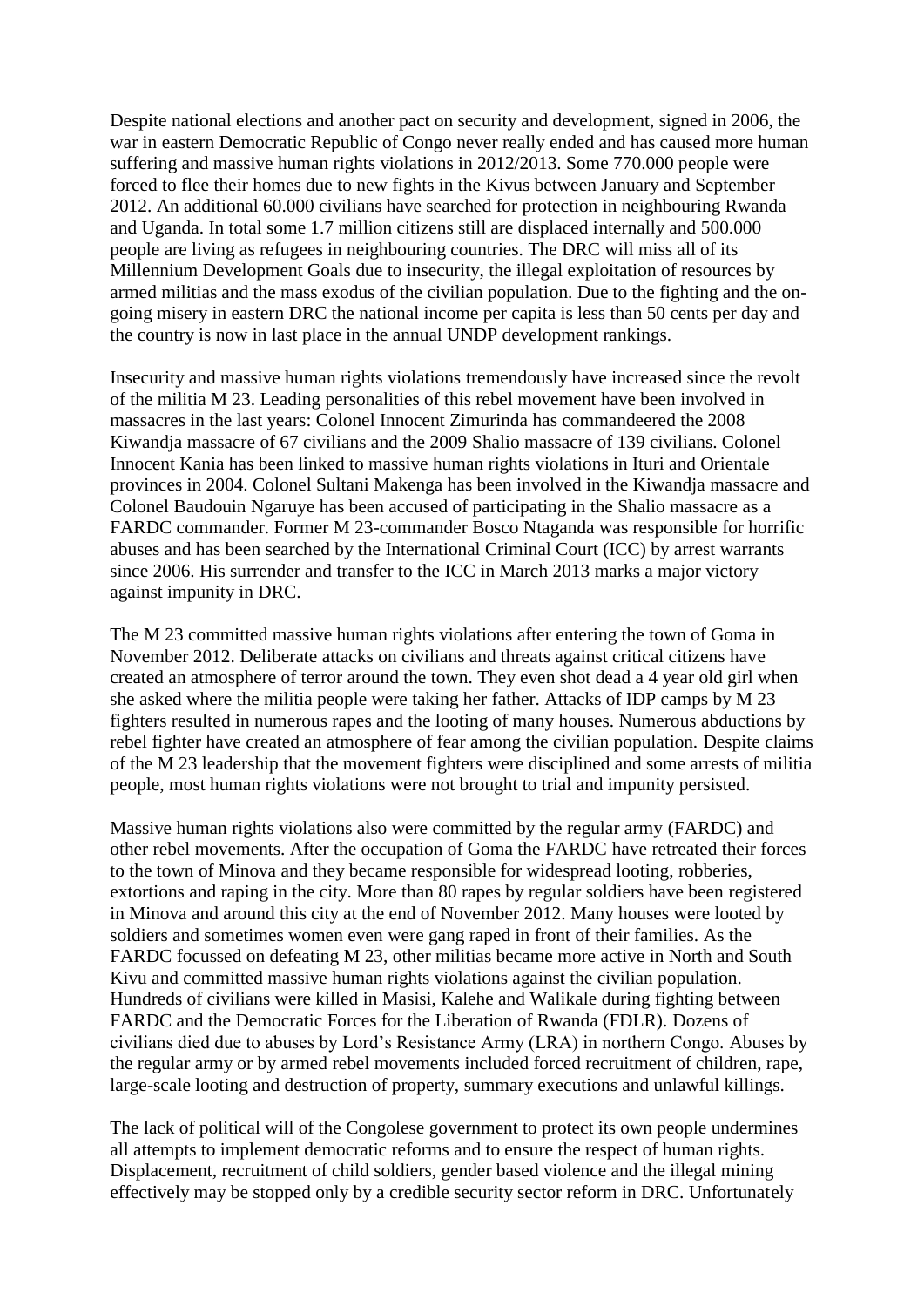until today the Congolese government has no commitment to reform the security sector. Therefore the situation of the civilian population did not improve since the formal end of the war and despite massive international development assistance of more than \$14 billion the situation of the civilian population still is disastrous.

Human rights violations have been committed against political opponents during the campaigns for presidential and legislative elections in November 2011. More than 50 supporters of opposition parties have been killed by security forces in the Kinshasa area. Many opponents were held and abused in illegal detention centres. Up to 150 corpses of killed supporters of the oppositions parties were found in Congo River.

Society for Threatened Peoples is deeply concerned about deliberate attempts by the government and all conflict parties to intimidate and censor journalists and to violate press freedom. In December 2012 TV stations in Goma have been closed down by M 23 rebels. In North Kivu under control of M 23, media were subject of threats, occupation of their offices, abduction of their personnel, censorship and control of their editorial policies. At least three journalists in M 23 controlled areas in North Kivu have fled into hiding in August/September 2012 after receiving threats from leading commanders of the rebel movement. But Congolese state officials are by no means more respectful regarding press freedom. Radio France International (RFI) and the UN-sponsored Radio Okapi have been jammed for four days in December 2012 for so called "administrative" non-compliance. The TV journalists Guy Ngiaba and Dadou Etiom have been detained for nine days in the city of Bandundu in December 2012for criticising the provincial assembly president. The TV journalist Pierre Sosthene Kambidi has been held for 106 days in detention in autumn 2012 for his contacts with an opposition party. The radio journalist Guylain Chandjaro has been murdered by unknown perpetrators in Bunia in May 2013. After publicly criticising a Chinese-run hospital in Kinshasa Joachim Diana Gikupa, the editor of the private daily "La Colombe", has been condemned to six months in prison by a court in Kinshasa in December 2012. Another newspaper, the private daily "Le Journal", has been indefinitely suspended by the Communications Ministry in June 2012 for "inciting racism and tribalism". The journal had accused Congolese of Rwandan ancestry of secretly supporting rebel movements in eastern DRC.

The rights of indigenous forest peoples in DRC still are ignored and violated. The rainforests in DRC cover an area of 500.000 square kilometres. Most of these forests are the traditional land of indigenous peoples. The loss of their ancestral lands has a devastating effect on the indigenous social system and livelihood. Most families are forced to abandon their traditional way of live by loggers, rebel movements, administrations or by the guards of national parks which have been established on their ancestral land without any credible consultation of the indigenous population. Many Pygmy groups have been forced out of the forests to settle down in IDP camps. Due to widespread racism many indigenous even in the IDP camps are facing discrimination and the denial of basic services. Indigenous children are denied equal access to education due to a lack of schools in their villages. The illiteracy rate is close to 100 %. Indigenous girls who have to travel long distances to attend school often are victims of sexual harassment by teachers and the majority ethnic group of Bantus. Most of the indigenous settlements are lacking clean water and access to health services. Discrimination, racism and widespread prejudices have caused massive human rights violations and have contributed to a status of indigenous Congoleses as second class citizens. Human rights violations by rebel movements are widespread. In May 2013, thirteen indigenous women have been burnt to death by Mai-Mai fighters in Lwelakalunga in the province of Katanga. The absence of a specific national law for indigenous peoples and the lack of legal recognition are underlining